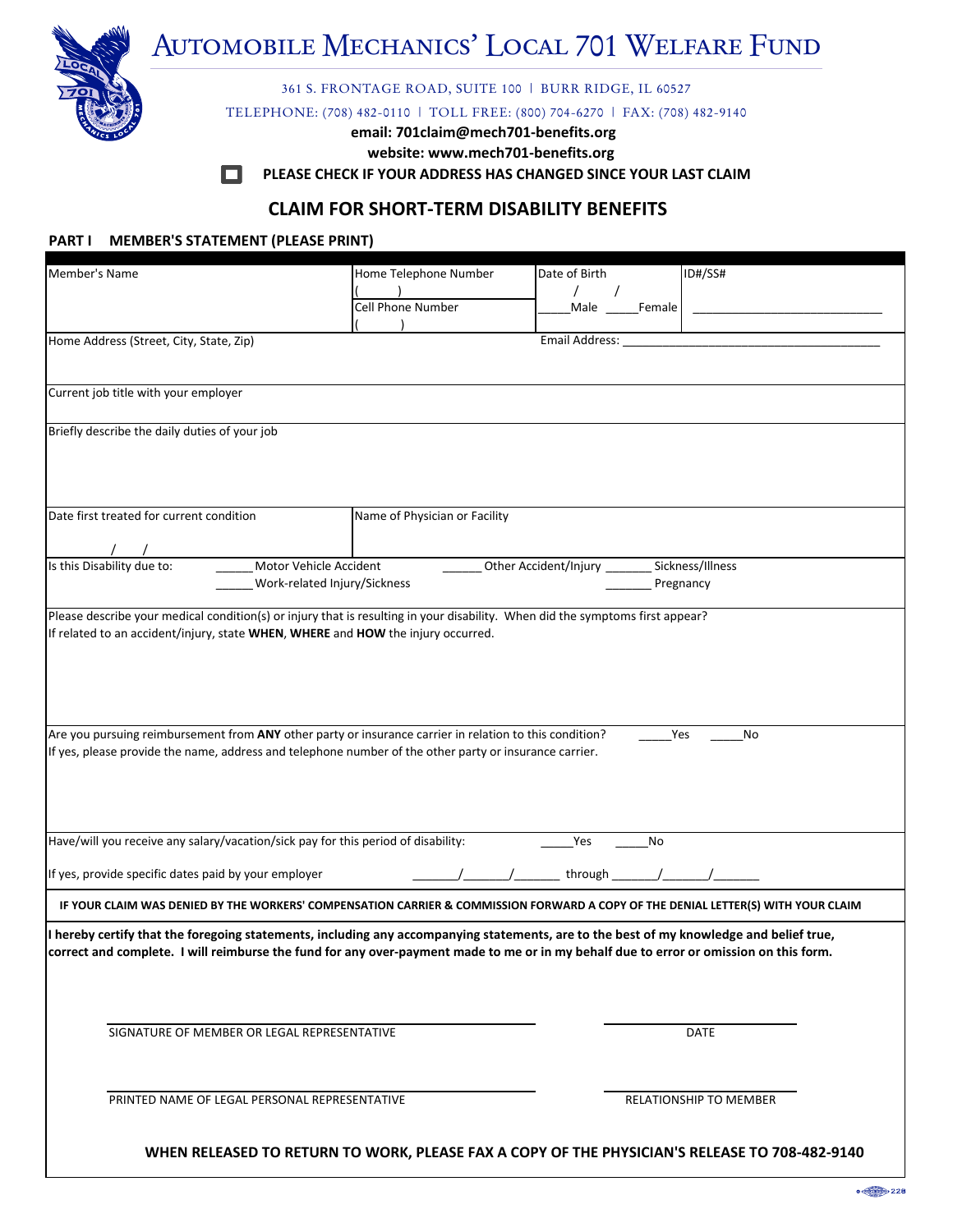#### THE PATIENT MUST PAY ANY COST FOR COMPLETION OF THIS FORM

|                        | PART II ATTENDING PHYSICIAN'S STATEMENT (ALL QUESTIONS MUST BE ANSWERED TO AVOID DELAY)                                                                                                                                                                      |                                                                                           |                                                                                     |                                                                  |  |  |  |
|------------------------|--------------------------------------------------------------------------------------------------------------------------------------------------------------------------------------------------------------------------------------------------------------|-------------------------------------------------------------------------------------------|-------------------------------------------------------------------------------------|------------------------------------------------------------------|--|--|--|
|                        | Name of Patient (Last, First, M.I.)- Please Print                                                                                                                                                                                                            |                                                                                           |                                                                                     | Date of Birth                                                    |  |  |  |
|                        | Patient's symptoms result from (check all that apply):                                                                                                                                                                                                       |                                                                                           |                                                                                     |                                                                  |  |  |  |
| Н<br>T                 | <b>Auto Accident</b><br>Illness<br>Employment                                                                                                                                                                                                                | <b>Other Accident</b>                                                                     | Pregnancy                                                                           | Type of delivery _                                               |  |  |  |
| S<br>$\mathsf{T}$      | Date Symptoms first appeared _                                                                                                                                                                                                                               |                                                                                           |                                                                                     | Expected/Actual Date of Delivery _                               |  |  |  |
| 0<br>R<br>Y            | Name and address(es) of other treating physician(s):                                                                                                                                                                                                         |                                                                                           |                                                                                     |                                                                  |  |  |  |
|                        |                                                                                                                                                                                                                                                              |                                                                                           |                                                                                     |                                                                  |  |  |  |
|                        | <b>Hospital name:</b>                                                                                                                                                                                                                                        |                                                                                           | <b>Confinement dates:</b>                                                           | through<br>$\prime$<br>$\prime$                                  |  |  |  |
|                        | Diagnoses with ICD10-CM codes: list in decending order of severity (including any complications). Please go to the appropriate assessment section and                                                                                                        |                                                                                           |                                                                                     |                                                                  |  |  |  |
| D<br>T                 | elaborate. ICD-10                                                                                                                                                                                                                                            |                                                                                           |                                                                                     |                                                                  |  |  |  |
| A<br>G                 | <b>Subjective symptoms:</b>                                                                                                                                                                                                                                  |                                                                                           |                                                                                     |                                                                  |  |  |  |
| N<br>0                 |                                                                                                                                                                                                                                                              |                                                                                           |                                                                                     |                                                                  |  |  |  |
| s<br>$\mathbf{I}$      | <b>Objective findings:</b>                                                                                                                                                                                                                                   |                                                                                           |                                                                                     |                                                                  |  |  |  |
| s                      |                                                                                                                                                                                                                                                              |                                                                                           |                                                                                     |                                                                  |  |  |  |
| Т<br>R                 | Date of first visit:<br>$\prime$<br>$\prime$                                                                                                                                                                                                                 | Date of last visit:<br>$\prime$                                                           | $\prime$<br>Frequency: _                                                            | Weekly<br><b>Monthly</b><br>Other                                |  |  |  |
| Ε<br>A<br>$\mathsf{T}$ | Nature of treatment (including surgery, medications, therapies prescribed, if any):                                                                                                                                                                          |                                                                                           |                                                                                     |                                                                  |  |  |  |
| M<br>E                 | <b>Specific restrictions and limitations:</b>                                                                                                                                                                                                                |                                                                                           |                                                                                     |                                                                  |  |  |  |
| N<br>T                 |                                                                                                                                                                                                                                                              |                                                                                           |                                                                                     |                                                                  |  |  |  |
|                        | Physical Impairments (as defined in Federal Dictionary of Occupational Titles)                                                                                                                                                                               |                                                                                           |                                                                                     |                                                                  |  |  |  |
|                        | Class 1 No limitation of functional capacity; capable of heavy work*. No restrictions. (0-10%)<br>Class 2 Medium manual activity*. (15-30%)                                                                                                                  |                                                                                           |                                                                                     |                                                                  |  |  |  |
| T                      | Class 3 Slight limitation of functional capacity; capable of light work*. (35-55%)<br>Class 4 Moderate limitation of functional capacity; capable of clerical/administrative (sedentary*) activity. (60-70%)                                                 |                                                                                           |                                                                                     |                                                                  |  |  |  |
| M<br>P                 | Class 5 Severe limitation of functional capacity; incapable of minimum (sedentary*) activity. (75-100%)                                                                                                                                                      |                                                                                           |                                                                                     |                                                                  |  |  |  |
| A<br>H                 | Remarks:<br><b>Mental Impairments (If Applicable)</b>                                                                                                                                                                                                        |                                                                                           |                                                                                     |                                                                  |  |  |  |
| R<br>M                 | a. Please define "stress" as it applies to this patient                                                                                                                                                                                                      |                                                                                           |                                                                                     |                                                                  |  |  |  |
| Е<br>N                 | b. What stress and problems in interpersonal relations has patient had on the job?<br>Class 1 Patient is able to function under stress and engage in interpersonal relations (no limitations)                                                                |                                                                                           |                                                                                     |                                                                  |  |  |  |
| T<br>s                 | Class 2 Patient is able to function under stress and engage in interpersonal relations (slight limitations)<br>Class 3 Patient is able to engage in only limited stress situations and engage in only limited interpersonal relations (moderate limitations) |                                                                                           |                                                                                     |                                                                  |  |  |  |
|                        | Class 4 Patient is unable to engage in stress situations or engage in interpersonal relations (marked limitations)                                                                                                                                           |                                                                                           |                                                                                     |                                                                  |  |  |  |
|                        | Class 5 Patient has significant loss of psychological, physiological, personal and social adjustment (severe limitations)                                                                                                                                    |                                                                                           |                                                                                     |                                                                  |  |  |  |
|                        | Remarks:<br>Is patient now totally disabled?<br>Patient's Job                                                                                                                                                                                                | Yes<br>No                                                                                 | Date patient became disabled due to present illness                                 |                                                                  |  |  |  |
| P                      | Any Other Work                                                                                                                                                                                                                                               | No                                                                                        |                                                                                     |                                                                  |  |  |  |
| R<br>0                 | When do you expect a fundamental or marked change in the future?                                                                                                                                                                                             | Yes                                                                                       | $\overline{\phantom{a}}$<br>If not disabled was patient released to return to work? |                                                                  |  |  |  |
| G<br>N                 | _ 1 Month _______ 1-3 Months _______3-6 Months _____                                                                                                                                                                                                         | Never                                                                                     | _Yes __________No                                                                   | Full Duty _____<br><b>Restricted Duty</b>                        |  |  |  |
| 0<br>S                 | Patient was continuously disabled (unable to work):                                                                                                                                                                                                          |                                                                                           |                                                                                     | If still disabled, date patient should be able to return to work |  |  |  |
| -1<br>s                | To the set of the set of the set of the set of the set of the set of the set of the set of the set of the set o<br>From                                                                                                                                      |                                                                                           |                                                                                     |                                                                  |  |  |  |
|                        | Date of next scheduled appointment:                                                                                                                                                                                                                          | $\prime$                                                                                  |                                                                                     |                                                                  |  |  |  |
|                        | Reason unable to work, in detail:                                                                                                                                                                                                                            |                                                                                           |                                                                                     |                                                                  |  |  |  |
|                        |                                                                                                                                                                                                                                                              |                                                                                           |                                                                                     |                                                                  |  |  |  |
|                        | The above statements are true and complete to the best of my knowledge and belief<br><b>Physician Name (Please Print)</b>                                                                                                                                    |                                                                                           |                                                                                     | <b>Telephone</b>                                                 |  |  |  |
|                        |                                                                                                                                                                                                                                                              | Degree/Specialty (must be signed by Medical Doctor - MD<br>or Doctor of Osteopathic - DO) |                                                                                     | $\lambda$                                                        |  |  |  |
|                        | Address (Street, City, State, Zip)                                                                                                                                                                                                                           |                                                                                           |                                                                                     |                                                                  |  |  |  |
|                        |                                                                                                                                                                                                                                                              |                                                                                           |                                                                                     |                                                                  |  |  |  |
|                        | Signature                                                                                                                                                                                                                                                    | Tax Identification #                                                                      |                                                                                     | Date                                                             |  |  |  |
|                        |                                                                                                                                                                                                                                                              |                                                                                           |                                                                                     |                                                                  |  |  |  |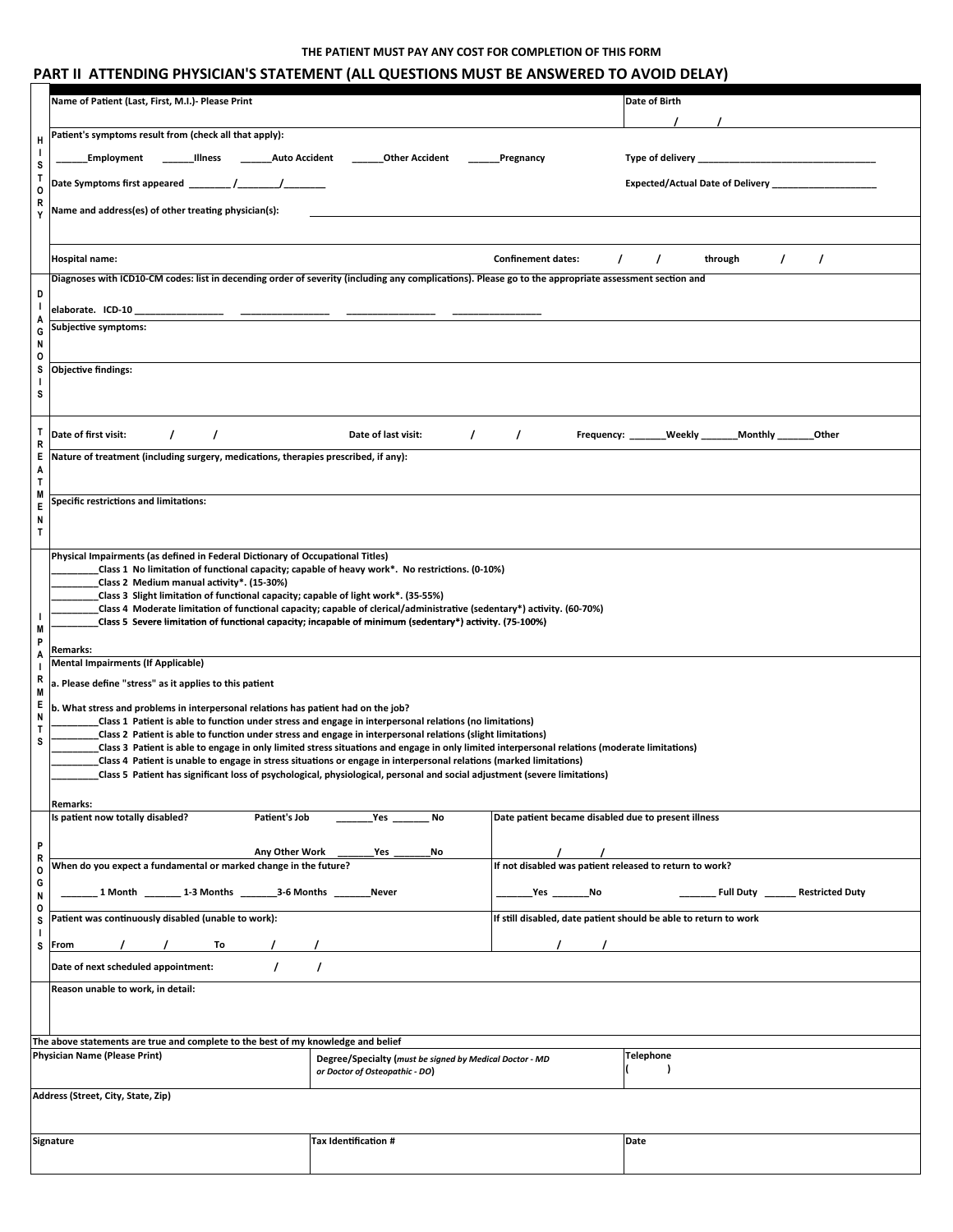

# AUTOMOBILE MECHANICS' LOCAL 701 WELFARE FUND

361 S. FRONTAGE ROAD, SUITE 100 | BURR RIDGE, IL 60527 TELEPHONE: (708) 482-0110 | TOLL FREE: (800) 704-6270 | FAX: (708) 482-9140 **CLAIM FOR SHORT-TERM DISABILITY BENEFITS** 

#### PART III EMPLOYER'S STATEMENT (ALL QUESTIONS MUST BE ANSWERED TO AVOID DELAY)

| <b>Employer Name</b>                                                        |                                                                                                              |                                                                                   | <b>Employer Phone Number</b>                                                                                                 |  |  |
|-----------------------------------------------------------------------------|--------------------------------------------------------------------------------------------------------------|-----------------------------------------------------------------------------------|------------------------------------------------------------------------------------------------------------------------------|--|--|
|                                                                             |                                                                                                              |                                                                                   |                                                                                                                              |  |  |
|                                                                             | Employer Address (Street, City, State, Zip)                                                                  |                                                                                   |                                                                                                                              |  |  |
|                                                                             |                                                                                                              |                                                                                   |                                                                                                                              |  |  |
| <b>Employee Name</b>                                                        |                                                                                                              |                                                                                   |                                                                                                                              |  |  |
|                                                                             |                                                                                                              |                                                                                   |                                                                                                                              |  |  |
| Actual last day worked                                                      |                                                                                                              | Mon                                                                               | <b>Employee Date of Birth</b><br>Sat<br>Sun<br>Tues<br>Wed<br>Thurs<br>Fri                                                   |  |  |
| $\frac{1}{1}$                                                               |                                                                                                              | Normal Work Schedule                                                              |                                                                                                                              |  |  |
| Hours worked                                                                |                                                                                                              |                                                                                   | Hours/Day<br>Hours/Week                                                                                                      |  |  |
| Date Employee Terminated                                                    |                                                                                                              |                                                                                   |                                                                                                                              |  |  |
|                                                                             |                                                                                                              |                                                                                   | Reason for leaving work _____Disability ______Resigned _______Terminated                                                     |  |  |
|                                                                             |                                                                                                              |                                                                                   | Layoff<br>Retired<br>Leave of Absence                                                                                        |  |  |
|                                                                             | Can the employee's job be modified to allow for return to work?                                              |                                                                                   | Date employee returned to work                                                                                               |  |  |
|                                                                             | Yes _______ No _______ Maybe, depending on restrictions                                                      |                                                                                   |                                                                                                                              |  |  |
|                                                                             |                                                                                                              |                                                                                   | Full Time<br>With Restrictions                                                                                               |  |  |
|                                                                             | Did this Disability arise out of employment?                                                                 |                                                                                   | Yes No If yes, please explain                                                                                                |  |  |
|                                                                             | Has a Workers' Compensation Claim been filed?                                                                | No Mesang No                                                                      |                                                                                                                              |  |  |
| If Yes, complete dates below.                                               |                                                                                                              |                                                                                   | Is this employee eligible for salary continuation/sick leave/vacation pay? _______ Yes ______ No                             |  |  |
| Date payments begin                                                         |                                                                                                              |                                                                                   | and the United States of the Date payments end the state of the state of the United States of the United States              |  |  |
| Employee's Job Title                                                        |                                                                                                              |                                                                                   |                                                                                                                              |  |  |
| Brief description of major job duties                                       |                                                                                                              |                                                                                   |                                                                                                                              |  |  |
|                                                                             |                                                                                                              |                                                                                   |                                                                                                                              |  |  |
|                                                                             |                                                                                                              |                                                                                   |                                                                                                                              |  |  |
|                                                                             |                                                                                                              |                                                                                   | Please contact the employee's direct supervisor and then CIRCLE the strength demand which best describes the employee's job: |  |  |
| S - Sedentary                                                               |                                                                                                              |                                                                                   | 10 Lbs Maximum lifting, occasional lift/carry of small articles. Some occasional walking or standing required                |  |  |
| $L$ - Light                                                                 | 20 Lbs Maximum lifting with frequent lift/carry up to 10 Lbs. A job is light if less lifting is involved but |                                                                                   |                                                                                                                              |  |  |
|                                                                             |                                                                                                              |                                                                                   | significant walking/standing is done or if done mostly sitting but requires push/pull on arm or leg controls.                |  |  |
| M - Medium                                                                  | 50 Lbs Maximum lifting with frequent lift/carry up to 25 Lbs.                                                |                                                                                   |                                                                                                                              |  |  |
| 100 Lbs Maximum lifting with frequent lift/carry up to 50 Lbs.<br>H - Heavy |                                                                                                              |                                                                                   |                                                                                                                              |  |  |
| V - Very Heavy                                                              |                                                                                                              | Over 100 Lbs lifting with frequent lift/carry over 50 Lbs.                        |                                                                                                                              |  |  |
|                                                                             |                                                                                                              | The above statements are true and complete to the best of my knowledge and belief |                                                                                                                              |  |  |
|                                                                             | Name of person completing form (please print)                                                                |                                                                                   | <b>Telephone Number</b>                                                                                                      |  |  |
|                                                                             |                                                                                                              |                                                                                   |                                                                                                                              |  |  |
| Title of person completing form                                             |                                                                                                              | E-mail address                                                                    | Fax Number                                                                                                                   |  |  |
|                                                                             |                                                                                                              |                                                                                   |                                                                                                                              |  |  |
| Signature                                                                   |                                                                                                              |                                                                                   | Date Signed                                                                                                                  |  |  |
|                                                                             |                                                                                                              |                                                                                   |                                                                                                                              |  |  |

#### PLEASE NOTIFY THE FUND OFFICE WHEN THE EMPLOYEE RETURNS TO WORK AT 708-482-0110